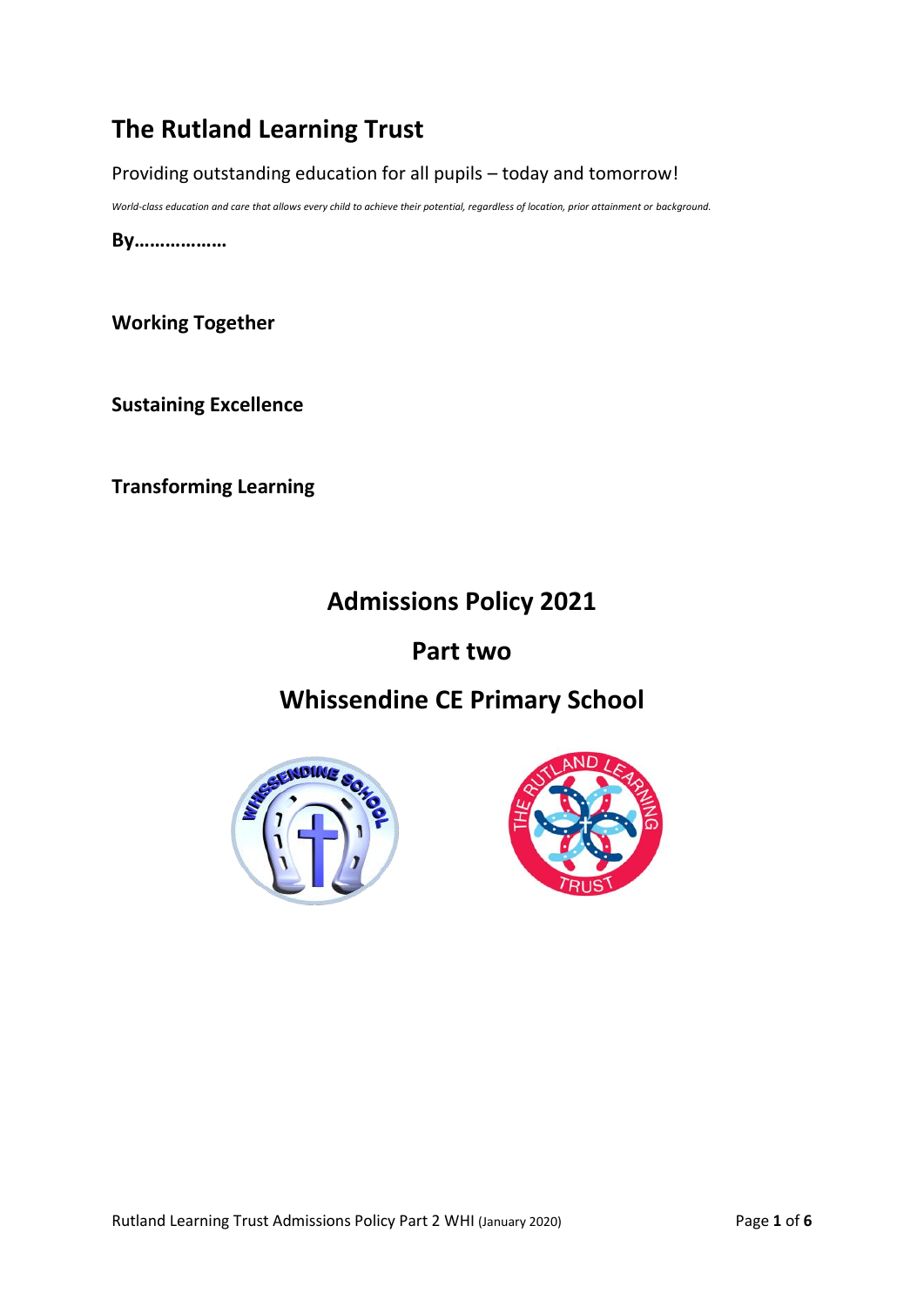## **Rutland Learning Trust Admissions Policy Part two**

## **Part Two – Whissendine CE Primary School**

This section of the Admissions Policy explains how the overarching Rutland Learning Trust policy applies in Whissendine CE Primary School, including how admissions are prioritised.

# **1. Introduction to Whissendine CE Primary School**

# "**D**iscover, **N**urture, **A**chieve"

The DNA of Whissendine CE Primary School

## **Our School Vision:**

*"Learning together in the light of God's love"*

Here at Whissendine CE Primary School, our vision is to grow in strength through the joy of the Lord, to develop a lifelong love of learning and discover how, as a Christian community, we can make a difference in our world.

#### **Our School Aims:**

We aim to be a kind, caring community built on our Christian values of peace, honesty, forgiveness, patience, trust and friendship.

#### **To be a school where:**

• Children **DISCOVER** and **DREAM**, enjoy and love learning.

"Whatever is true, whatever is noble, whatever is right, whatever is pure, whatever is lovely, whatever is admirable…if anything is excellent or praiseworthy, think about such things…put into practice. And the God of peace will be with you." (Philippians 4:8&9)

• Everyone is **NURTURED**, is proud of themselves and proud of their school.

"We have gifts that differ in accordance with the grace that has been given to us, and we must use them appropriately." (Romans 12:6)

• Everyone **ACHIEVES**, makes progress and individuality is celebrated.

"In all the work you are doing, work the best you can. Work as if you were doing for the Lord, not for people." (Colossians 3:23)

This is the DNA of Whissendine CE Primary School: **D**iscover, **N**urture, **A**chieve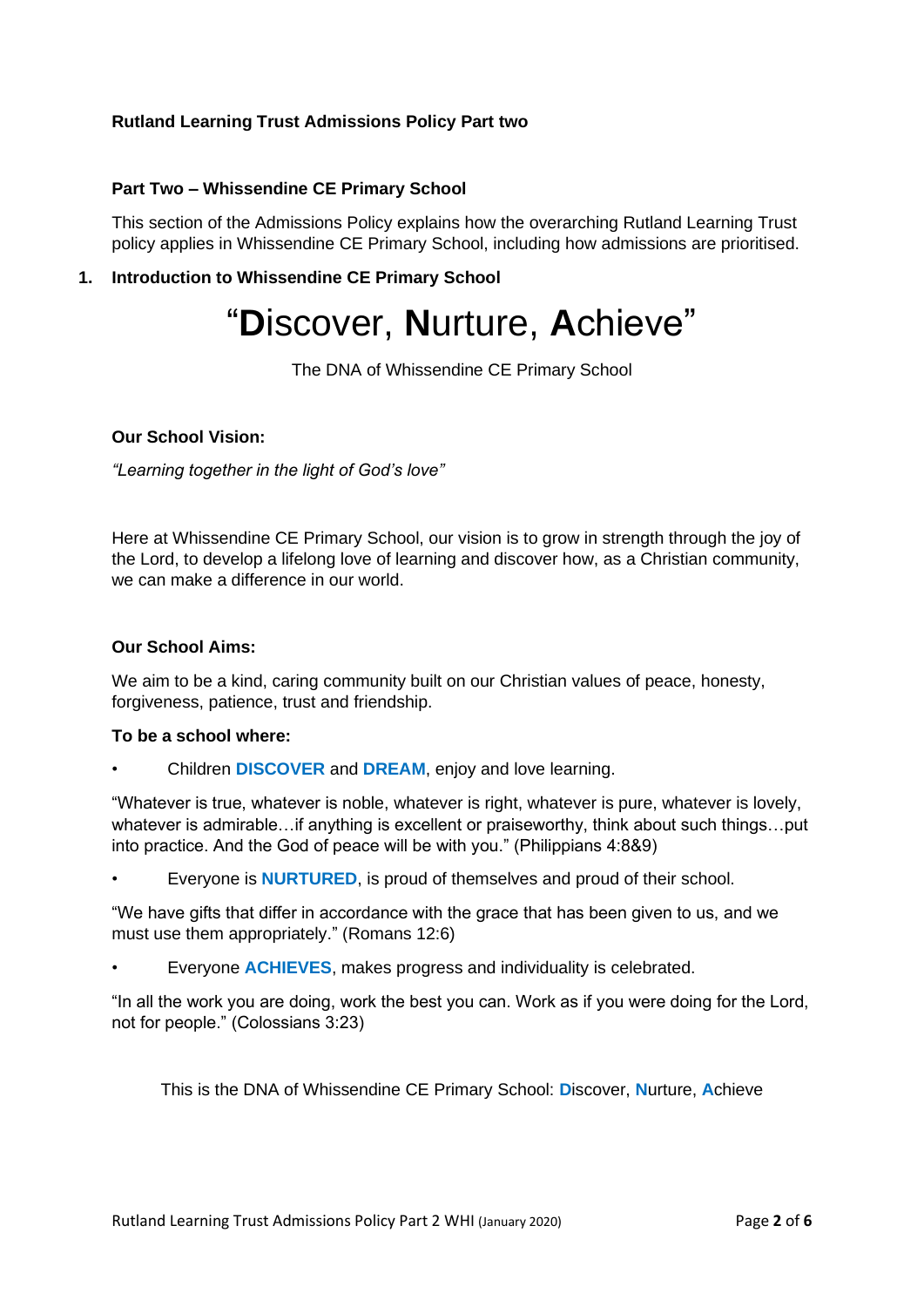# **6Rs for Lifelong Learning**

We aim for our learners to be able to show and live these values in everything they do.

- **Readiness** growth mindset, self-belief, enthusiasm
- **Respect** respect people and the environment, care for others and share ideas
- **Resilient** keep going, stay focused, manage your feelings, ask for help
- **Resourceful** learn with and from others, learn creatively in different ways, take on new challenges, be flexible, ask good questions
- **Responsible** ask for advice and act on it, be proud of your learning take ownership, learn alongside others - collaborate
	- **Reflective** learn from mistakes, listen to others, improve your learning, practise.





# **Christian Ethos**

Christian values and practice are at the heart of our shared life as Church of England Schools and they shape an enquiring and respectful approach to everything we do. We have strong, well- established links with our local church that contributes regularly to our school's programmes and we seek to learn about and from other faith-traditions in today's world.

## **Our Christian Values**

"The fruit of the Spirit is love, joy, peace, patience, kindness, goodness, faithfulness, gentleness and self-control. Against such things there is no law." (Galatians 5:22-23)

## **Through our Christian commitment…**

• We provide a warm, caring and Christian atmosphere in which children feel happy and secure and therefore receptive to learning.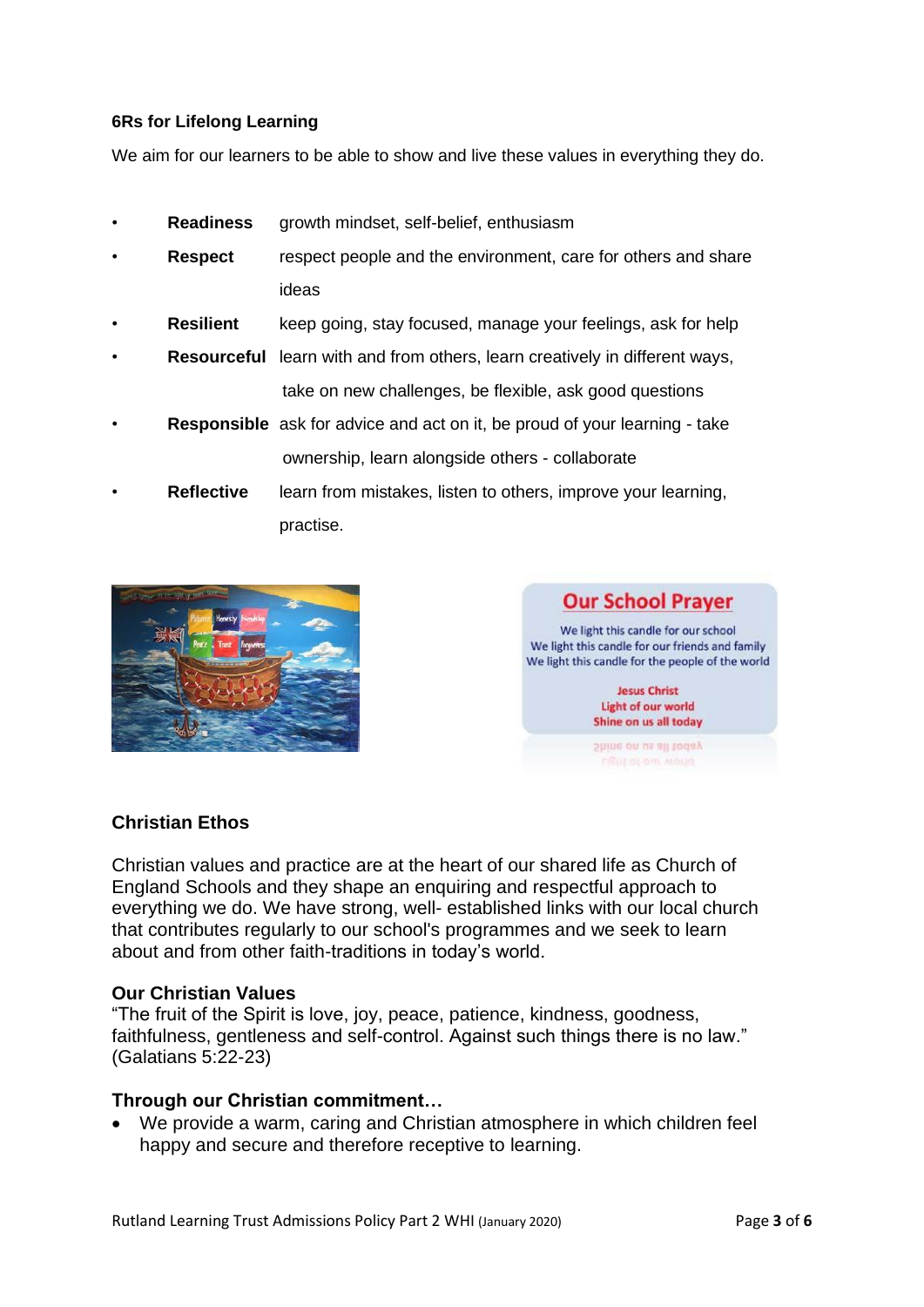- Children gain an understanding of the Christian faith and what it means to be part of the world wide Anglican family.
- We promote the Christian values of: patience, honesty, friendship, forgiveness, trust and forgiveness as shown to us through the teachings of Jesus.
- Children develop social, spiritual and emotional awareness through these teachings.
- Children are taught to be sympathetic to the needs of others in society, to conduct their lives with honesty, pride and respect for all and to form valued and lasting relationships through experience of Christian teaching and practice.
- Children receive a broad, balanced and inspirational education, including the exploration of faith questions that will provide the basis of a successful, informed life.

#### **2. Planned Admission Number**

| The Planned Admission Number (PAN) for first-time admission to Reception in | 30 |
|-----------------------------------------------------------------------------|----|
| Whissendine CE Primary School is:                                           |    |

#### **3. Criteria for prioritising admissions in Whissendine CE Primary School**

\*\*\*The following criteria, in the order listed, will be used to allocate places if there are more applications than places available:

| a           | "Looked After" children and those children who were previously "looked after" but                |
|-------------|--------------------------------------------------------------------------------------------------|
|             | immediately after being looked after became subject to an adoption, a child                      |
|             | arrangements order, residence or special guardianship order (In such circumstances               |
|             | a letter from the last Local Authority which the child was in the care of will be                |
|             | required).                                                                                       |
|             |                                                                                                  |
|             | A "looked after" child is a child who is (i) in the care of a local authority or                 |
|             | (ii) being provided with accommodation by a local authority in the exercise of their social      |
|             | services functions (see definition in section 22(1) of the Children Act 1989).                   |
| $\mathbf b$ | Children who appear to the admission authority of the school to have been in state               |
|             | care outside of England and ceased to be in state care as a result of being adopted.             |
|             |                                                                                                  |
|             | A child is regarded as having been in state care in a place outside of England if they were      |
|             | accommodated by a public authority, a religious organisation or any other provider of care       |
|             | whose sole purpose is to benefit society                                                         |
| C           | Children who will have an older sibling attending Whissendine CE Primary School at               |
|             | the same time.                                                                                   |
|             |                                                                                                  |
|             | Sibling is defined in these arrangements as including natural brother or sister, half-brother or |
|             | sisters, and legally adopted child being regarded as a brother or sister.                        |
| d           | Children of staff (i.e. people employed on a permanent contract in any capacity) at              |
|             | the school:                                                                                      |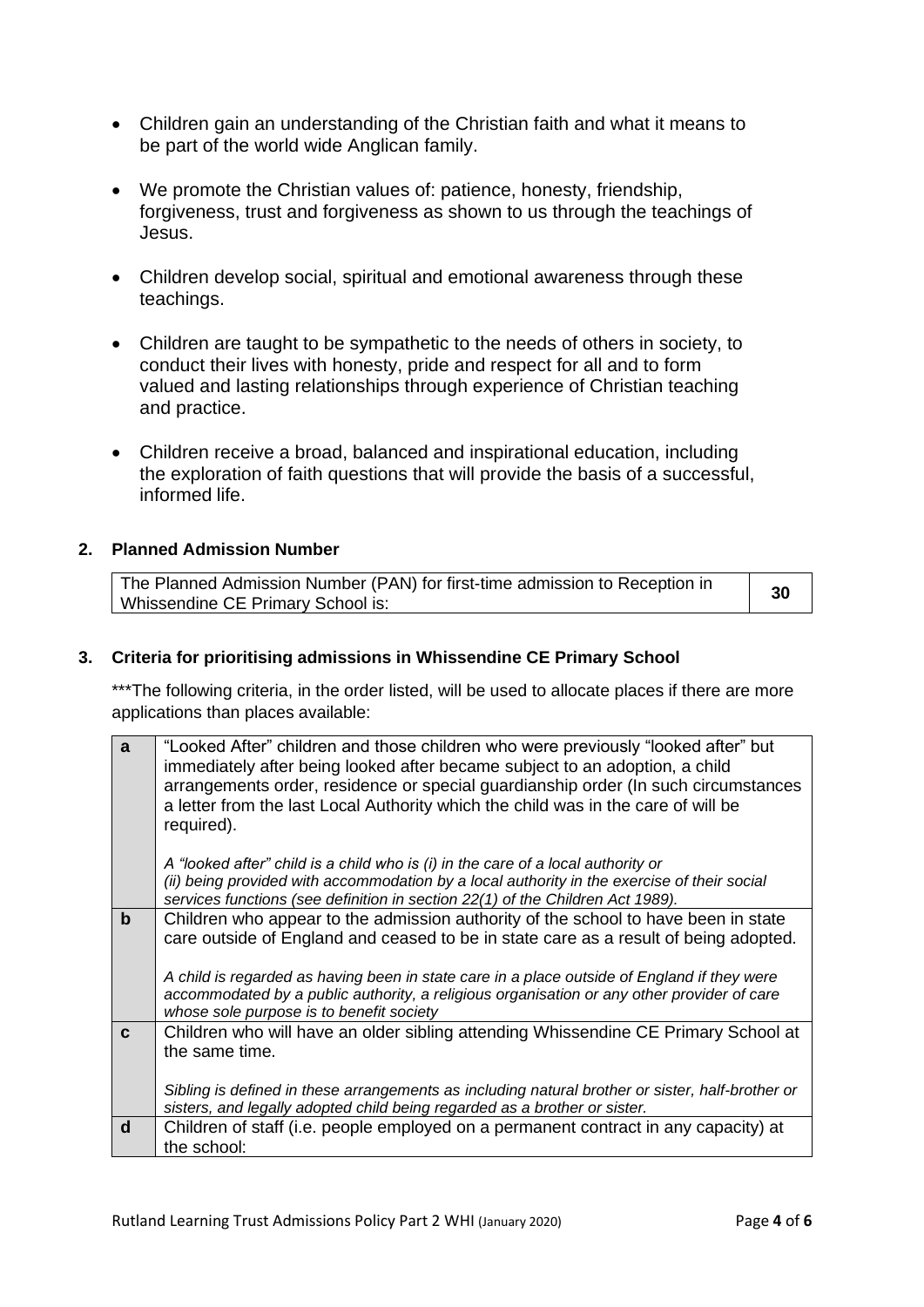|                  | a. where the member of staff has been employed at the school for two or more years<br>at the time at which the application for admission to the school is made, and/or                                                                                                                                                                                                                                                                                                                                                                                                                                                                                                                                                                         |
|------------------|------------------------------------------------------------------------------------------------------------------------------------------------------------------------------------------------------------------------------------------------------------------------------------------------------------------------------------------------------------------------------------------------------------------------------------------------------------------------------------------------------------------------------------------------------------------------------------------------------------------------------------------------------------------------------------------------------------------------------------------------|
|                  | b. the member of staff is recruited to fill a vacant post for which there is a<br>demonstrable skill shortage.                                                                                                                                                                                                                                                                                                                                                                                                                                                                                                                                                                                                                                 |
| e                | Children who live in the catchment area of Whissendine CE Primary School. The<br>catchment area covers the village of Whissendine.                                                                                                                                                                                                                                                                                                                                                                                                                                                                                                                                                                                                             |
|                  | The child's place of residence is taken to be the parental home. Living in the catchment area<br>does not guarantee a place at the catchment school.                                                                                                                                                                                                                                                                                                                                                                                                                                                                                                                                                                                           |
| f                | Children who have a serious medical condition or exceptional social or domestic<br>needs that make it essential they attend Whissendine CE Primary School.<br>Supporting documentation from the Lead Professional must be supplied and must<br>be submitted with the application. The following list are the areas that are<br>considered exceptional:<br><b>Crown Servants</b><br>Children subject to Child Protection Plans<br>Parents suffering domestic violence (subject to documentary evidence by<br>a lead professional)                                                                                                                                                                                                               |
|                  | Each case will be assessed on its individual merits by the Local Governing Body, who will<br>make a recommendation to the Trust Admission Committee.                                                                                                                                                                                                                                                                                                                                                                                                                                                                                                                                                                                           |
| $\boldsymbol{g}$ | Children living nearest to the academy/school, measured in a straight-line distance<br>The child's place of residence is taken to be the parental home at which they normally reside. Where<br>parents claim equal or dual residency they must prioritise one address over the other. For children of<br>UK service personnel (UK Armed Forces) and crown servants a unit postal address or quartering area<br>address that has been formally declared by an official letter will be used as the home address prior to<br>arrival into the UK. Distance is measured from the point that the home property's front entrance meets<br>a public highway to the academy/school's main designated front gate, using electronic mapping<br>software. |

\*\*\*Children with Education, Health and Care Plans (EHCP) have a different admission process. If a child has an EHCP, or parents are in the assessment process, it is important to have a discussion with the Headteacher about what to do next. There is more information in Part 1 of this policy at paragraph 1.11

Random allocation will be used as a tie-break in category (f) above to decide who has highest priority for admission if the distance between two children's homes and Whissendine CE Primary School is the same. In such cases lots will be drawn supervised by an independent officer.

In the event of that there are more applications than places available, Whissendine CE Primary School may need to ask for proof of the following when applying the criteria for prioritising admissions:

- Address
- Child's date of birth
- Copy of an adoption order, residence order or special guardianship order and a letter from the Local Authority that last looked after the child confirming that (s) he was looked after immediately prior to that order being made.